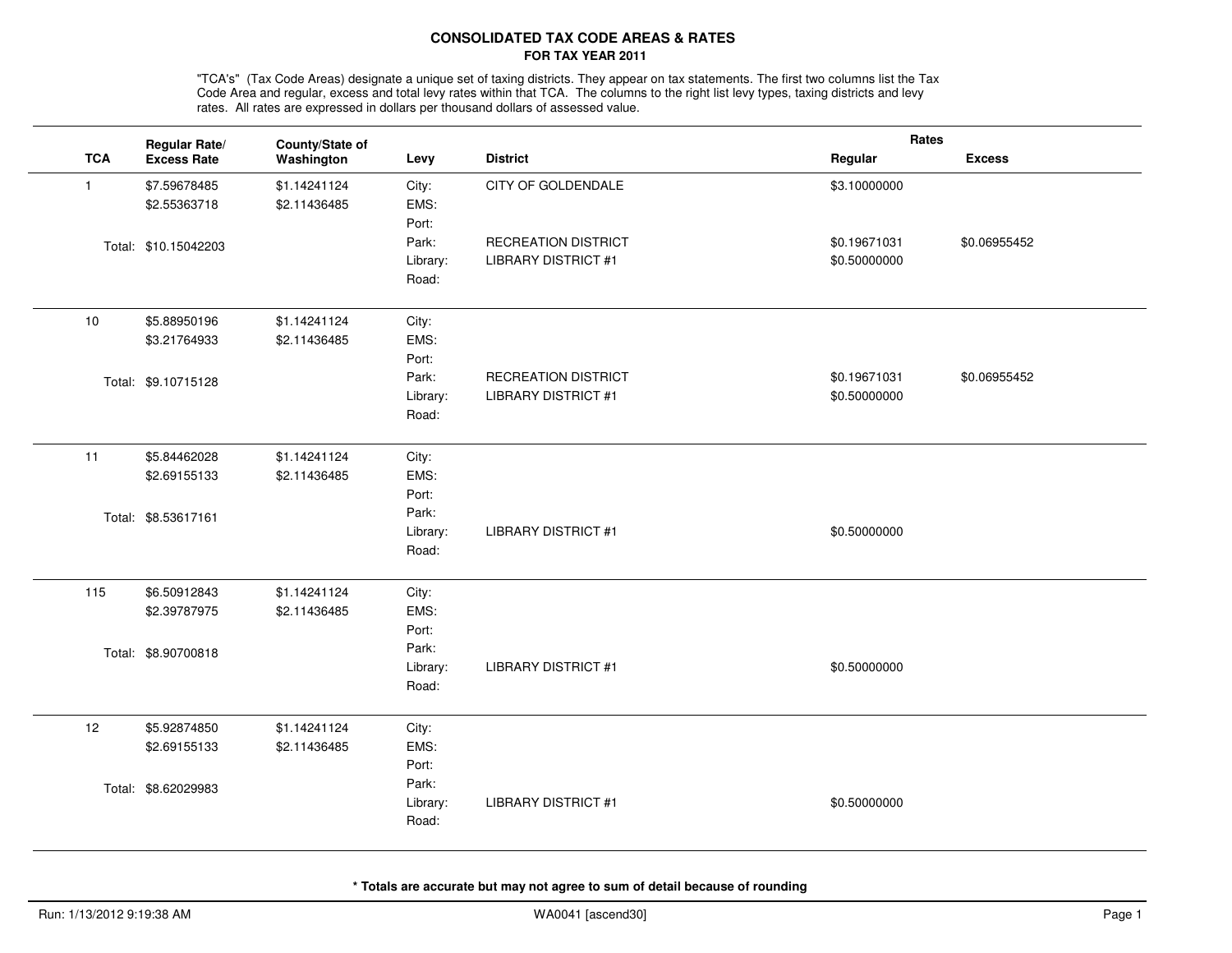|            | Regular Rate/       | County/State of |          |                            | Rates        |               |
|------------|---------------------|-----------------|----------|----------------------------|--------------|---------------|
| <b>TCA</b> | <b>Excess Rate</b>  | Washington      | Levy     | <b>District</b>            | Regular      | <b>Excess</b> |
| 13         | \$5.52419040        | \$1.14241124    | City:    |                            |              |               |
|            | \$2.69155133        | \$2.11436485    | EMS:     |                            |              |               |
|            |                     |                 | Port:    |                            |              |               |
|            | Total: \$8.21574173 |                 | Park:    |                            |              |               |
|            |                     |                 | Library: | <b>LIBRARY DISTRICT #1</b> | \$0.50000000 |               |
|            |                     |                 | Road:    |                            |              |               |
| 134        | \$5.69279165        | \$1.14241124    | City:    |                            |              |               |
|            | \$2.48408266        | \$2.11436485    | EMS:     |                            |              |               |
|            |                     |                 | Port:    |                            |              |               |
|            | Total: \$8.17687431 |                 | Park:    |                            |              |               |
|            |                     |                 | Library: | <b>LIBRARY DISTRICT #1</b> | \$0.50000000 |               |
|            |                     |                 | Road:    |                            |              |               |
| 137        | \$6.50913866        | \$1.14241124    | City:    |                            |              |               |
|            | \$2.48408266        | \$2.11436485    | EMS:     |                            |              |               |
|            |                     |                 | Port:    |                            |              |               |
|            | Total: \$8.99322132 |                 | Park:    |                            |              |               |
|            |                     |                 | Library: | <b>LIBRARY DISTRICT #1</b> | \$0.50000000 |               |
|            |                     |                 | Road:    |                            |              |               |
| 138        | \$6.47204695        | \$1.14241124    | City:    |                            |              |               |
|            | \$2.48408266        | \$2.11436485    | EMS:     |                            |              |               |
|            |                     |                 | Port:    |                            |              |               |
|            | Total: \$8.95612961 |                 | Park:    |                            |              |               |
|            |                     |                 | Library: | <b>LIBRARY DISTRICT #1</b> | \$0.50000000 |               |
|            |                     |                 | Road:    |                            |              |               |
| 14         | \$5.72026347        | \$1.14241124    | City:    |                            |              |               |
|            | \$2.39787975        | \$2.11436485    | EMS:     |                            |              |               |
|            |                     |                 | Port:    |                            |              |               |
|            | Total: \$8.11814322 |                 | Park:    |                            |              |               |
|            |                     |                 | Library: | <b>LIBRARY DISTRICT #1</b> | \$0.50000000 |               |
|            |                     |                 | Road:    |                            |              |               |
|            |                     |                 |          |                            |              |               |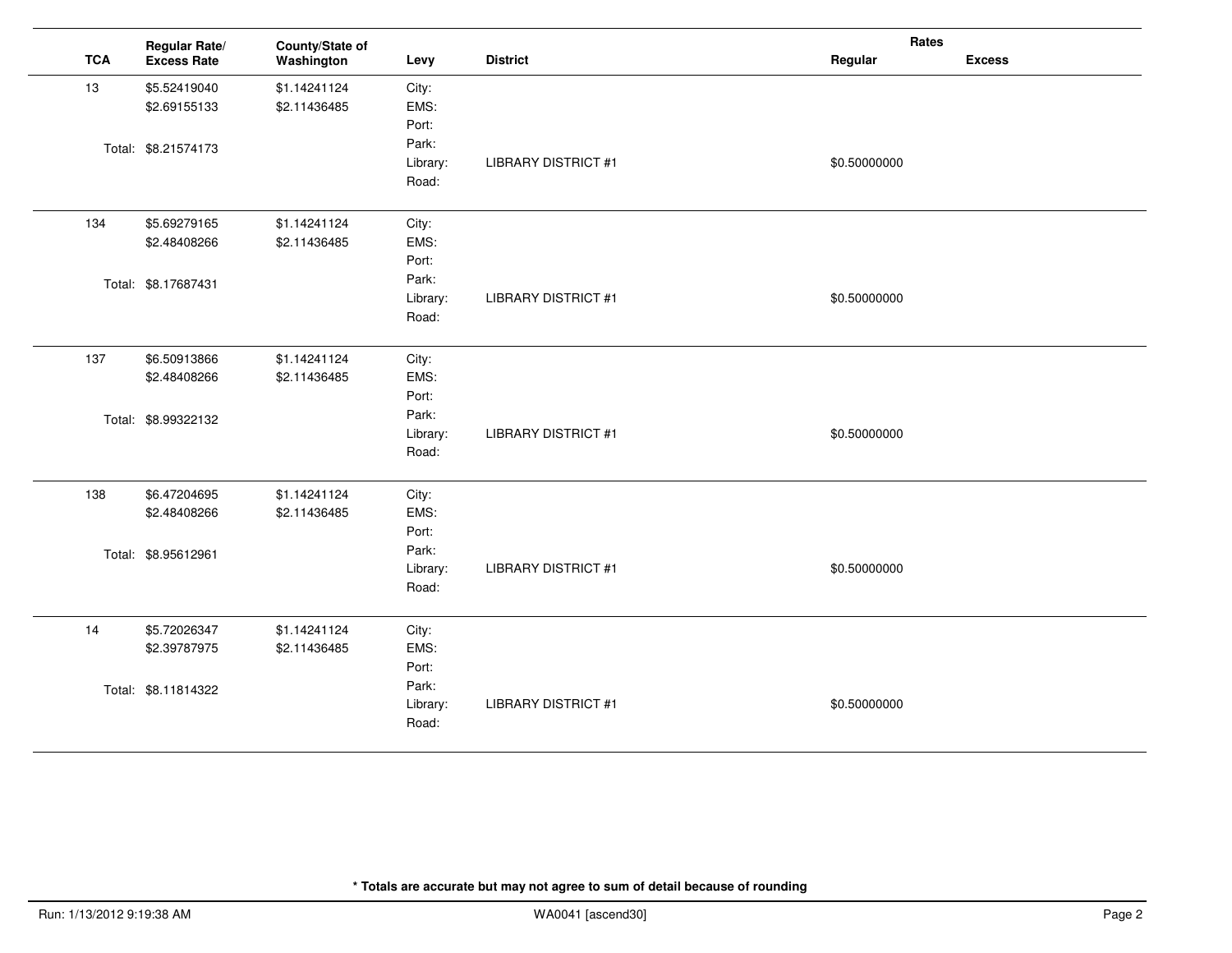|            | Regular Rate/        | County/State of |          |                            | Rates        |               |
|------------|----------------------|-----------------|----------|----------------------------|--------------|---------------|
| <b>TCA</b> | <b>Excess Rate</b>   | Washington      | Levy     | <b>District</b>            | Regular      | <b>Excess</b> |
| 15         | \$6.70583874         | \$1.14241124    | City:    |                            |              |               |
|            | \$2.46743427         | \$2.11436485    | EMS:     |                            |              |               |
|            |                      |                 | Port:    |                            |              |               |
|            | Total: \$9.17327302  |                 | Park:    | RECREATION DISTRICT        | \$0.19671031 | \$0.06955452  |
|            |                      |                 | Library: | <b>LIBRARY DISTRICT #1</b> | \$0.50000000 |               |
|            |                      |                 | Road:    |                            |              |               |
| 151        | \$6.09744209         | \$1.14241124    | City:    |                            |              |               |
|            | \$2.39787975         | \$2.11436485    | EMS:     |                            |              |               |
|            |                      |                 | Port:    |                            |              |               |
|            | Total: \$8.49532184  |                 | Park:    |                            |              |               |
|            |                      |                 | Library: | <b>LIBRARY DISTRICT #1</b> | \$0.50000000 |               |
|            |                      |                 | Road:    |                            |              |               |
| 152        | \$6.55077600         | \$1.14241124    | City:    |                            |              |               |
|            | \$2.39787975         | \$2.11436485    | EMS:     |                            |              |               |
|            |                      |                 | Port:    | PORT DISTRICT              | \$0.45333391 |               |
|            | Total: \$8.94865575  |                 | Park:    |                            |              |               |
|            |                      |                 | Library: | <b>LIBRARY DISTRICT #1</b> | \$0.50000000 |               |
|            |                      |                 | Road:    |                            |              |               |
| 153        | \$6.57831689         | \$1.14241124    | City:    |                            |              |               |
|            | \$1.94133628         | \$2.11436485    | EMS:     |                            |              |               |
|            |                      |                 | Port:    | PORT DISTRICT              | \$0.45333391 |               |
|            | Total: \$8.51965316  |                 | Park:    |                            |              |               |
|            |                      |                 | Library: | <b>LIBRARY DISTRICT #1</b> | \$0.50000000 |               |
|            |                      |                 | Road:    |                            |              |               |
| 16         | \$5.52419040         | \$1.14241124    | City:    |                            |              |               |
|            | \$4.61963300         | \$2.11436485    | EMS:     |                            |              |               |
|            |                      |                 | Port:    |                            |              |               |
|            | Total: \$10.14382340 |                 | Park:    |                            |              |               |
|            |                      |                 | Library: | <b>LIBRARY DISTRICT #1</b> | \$0.50000000 |               |
|            |                      |                 | Road:    |                            |              |               |
|            |                      |                 |          |                            |              |               |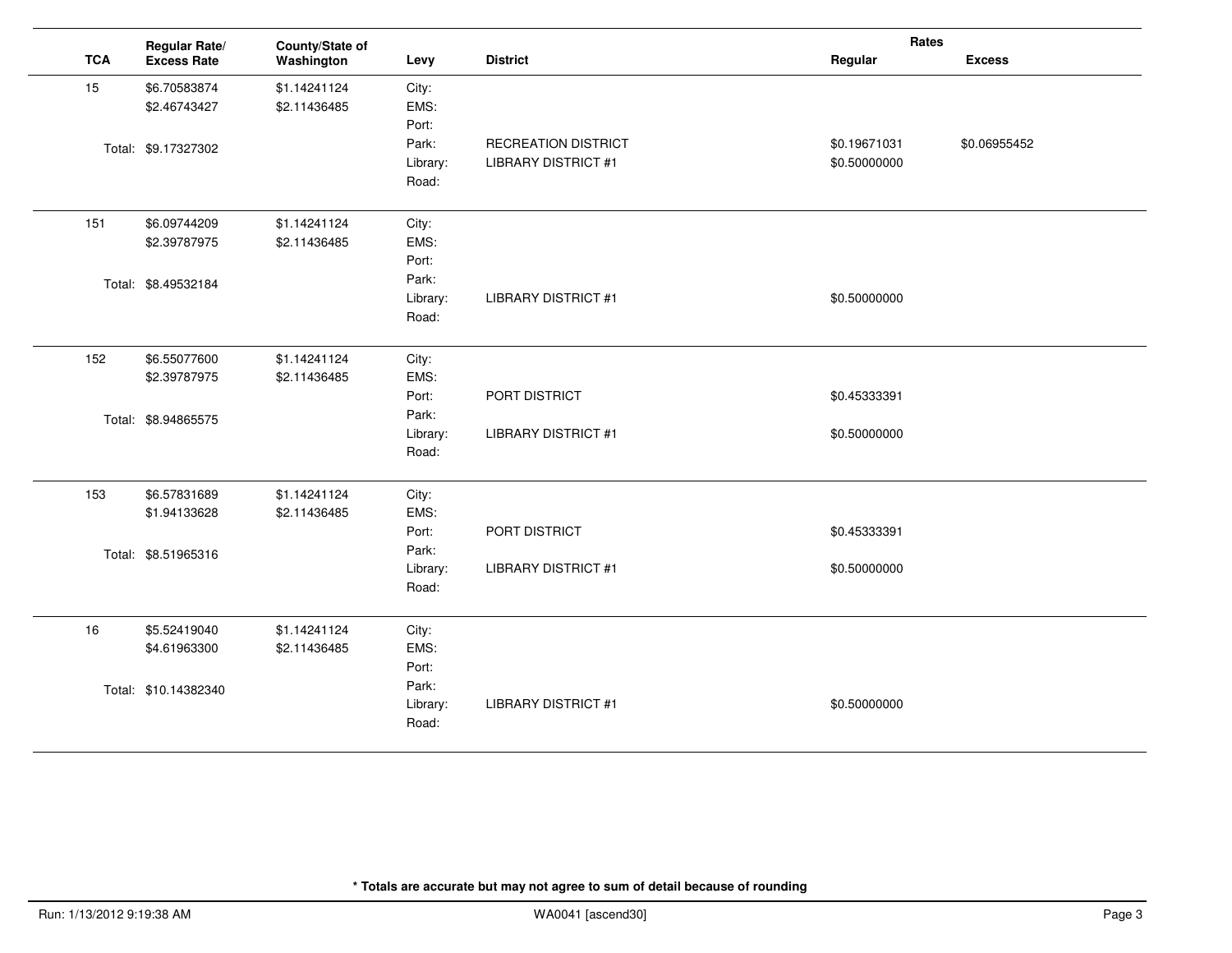|              | Regular Rate/       | County/State of |          |                            | Rates        |               |
|--------------|---------------------|-----------------|----------|----------------------------|--------------|---------------|
| <b>TCA</b>   | <b>Excess Rate</b>  | Washington      | Levy     | <b>District</b>            | Regular      | <b>Excess</b> |
| 17           | \$6.17366644        | \$1.14241124    | City:    |                            |              |               |
|              | \$2.46302463        | \$2.11436485    | EMS:     |                            |              |               |
|              |                     |                 | Port:    | PORT DISTRICT              | \$0.45333391 |               |
|              | Total: \$8.63669108 |                 | Park:    |                            |              |               |
|              |                     |                 | Library: | <b>LIBRARY DISTRICT #1</b> | \$0.50000000 |               |
|              |                     |                 | Road:    |                            |              |               |
| 18           | \$6.54069751        | \$1.14241124    | City:    |                            |              |               |
|              | \$2.46302463        | \$2.11436485    | EMS:     |                            |              |               |
|              |                     |                 | Port:    | PORT DISTRICT              | \$0.45333391 |               |
|              | Total: \$9.00372214 |                 | Park:    |                            |              |               |
|              |                     |                 | Library: | <b>LIBRARY DISTRICT #1</b> | \$0.50000000 |               |
|              |                     |                 | Road:    |                            |              |               |
| 19           | \$6.14612556        | \$1.14241124    | City:    |                            |              |               |
|              | \$2.79337025        | \$2.11436485    | EMS:     |                            |              |               |
|              |                     |                 | Port:    | PORT DISTRICT              | \$0.45333391 |               |
|              | Total: \$8.93949580 |                 | Park:    |                            |              |               |
|              |                     |                 | Library: | <b>LIBRARY DISTRICT #1</b> | \$0.50000000 |               |
|              |                     |                 | Road:    |                            |              |               |
| $\mathbf{2}$ | \$5.77028429        | \$1.14241124    | City:    | CITY OF WHITE SALMON       | \$0.98236390 | \$0.28656757  |
|              | \$2.93043135        | \$2.11436485    | EMS:     |                            |              |               |
|              |                     |                 | Port:    | PORT DISTRICT              | \$0.45333391 |               |
|              | Total: \$8.70071564 |                 | Park:    |                            |              |               |
|              |                     |                 | Library: | <b>LIBRARY DISTRICT #1</b> | \$0.50000000 |               |
|              |                     |                 | Road:    |                            |              |               |
| 20           | \$6.17366644        | \$1.14241124    | City:    |                            |              |               |
|              | \$2.33682677        | \$2.11436485    | EMS:     |                            |              |               |
|              |                     |                 | Port:    | PORT DISTRICT              | \$0.45333391 |               |
|              | Total: \$8.51049321 |                 | Park:    |                            |              |               |
|              |                     |                 | Library: | <b>LIBRARY DISTRICT #1</b> | \$0.50000000 |               |
|              |                     |                 | Road:    |                            |              |               |
|              |                     |                 |          |                            |              |               |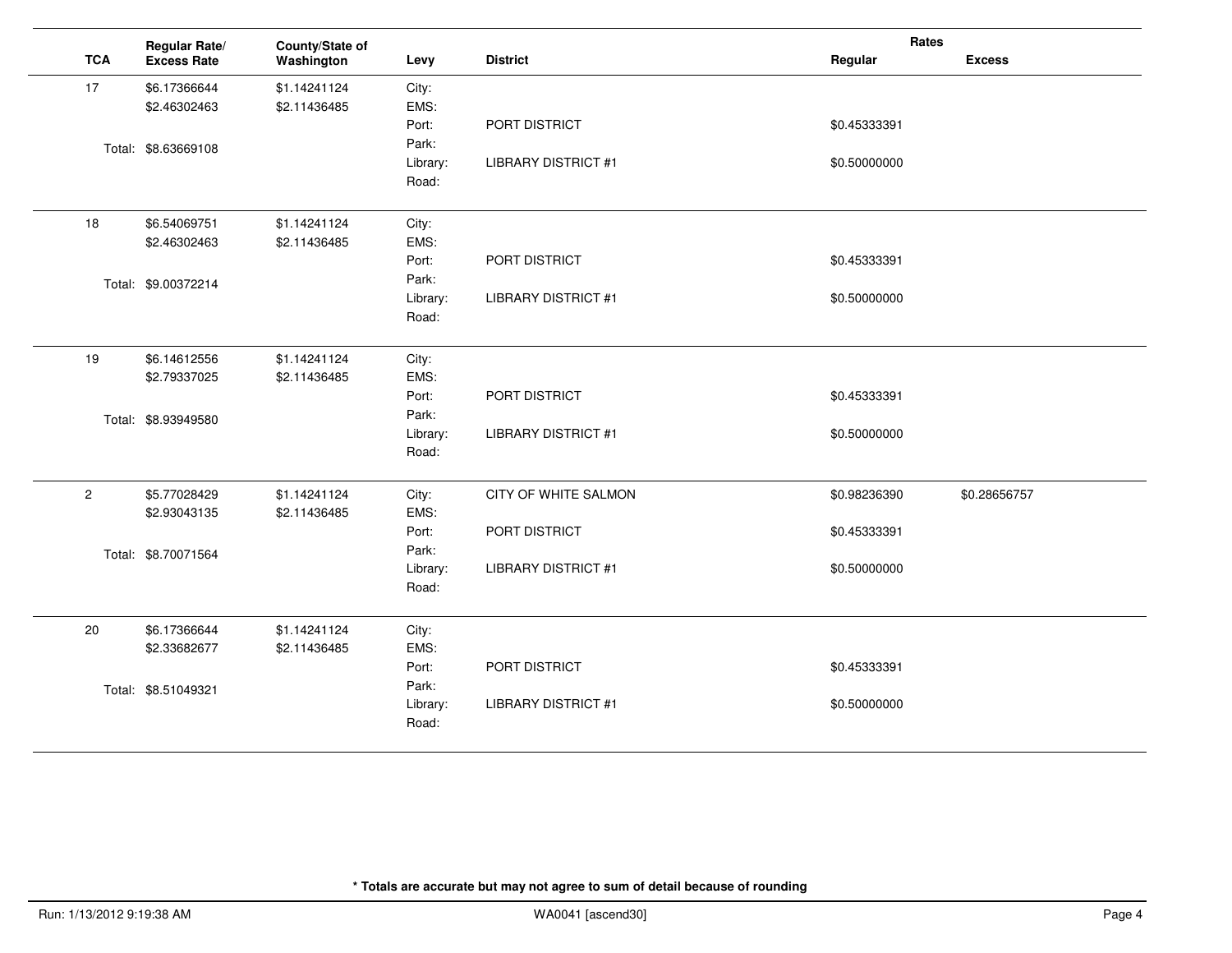|            | Regular Rate/       | County/State of |          |                            | Rates        |               |
|------------|---------------------|-----------------|----------|----------------------------|--------------|---------------|
| <b>TCA</b> | <b>Excess Rate</b>  | Washington      | Levy     | <b>District</b>            | Regular      | <b>Excess</b> |
| 21         | \$6.90373371        | \$1.14241124    | City:    |                            |              |               |
|            | \$2.33682677        | \$2.11436485    | EMS:     |                            |              |               |
|            |                     |                 | Port:    | PORT DISTRICT              | \$0.45333391 |               |
|            | Total: \$9.24056047 |                 | Park:    |                            |              |               |
|            |                     |                 | Library: | <b>LIBRARY DISTRICT #1</b> | \$0.50000000 |               |
|            |                     |                 | Road:    |                            |              |               |
| 22         | \$5.69279165        | \$1.14241124    | City:    |                            |              |               |
|            | \$2.57736588        | \$2.11436485    | EMS:     |                            |              |               |
|            |                     |                 | Port:    |                            |              |               |
|            | Total: \$8.27015753 |                 | Park:    |                            |              |               |
|            |                     |                 | Library: | <b>LIBRARY DISTRICT #1</b> | \$0.50000000 |               |
|            |                     |                 | Road:    |                            |              |               |
| 23         | \$6.14612556        | \$1.14241124    | City:    |                            |              |               |
|            | \$2.57736588        | \$2.11436485    | EMS:     |                            |              |               |
|            |                     |                 | Port:    | PORT DISTRICT              | \$0.45333391 |               |
|            | Total: \$8.72349144 |                 | Park:    |                            |              |               |
|            |                     |                 | Library: | <b>LIBRARY DISTRICT #1</b> | \$0.50000000 |               |
|            |                     |                 | Road:    |                            |              |               |
| 24         | \$6.38770579        | \$1.14241124    | City:    |                            |              |               |
|            | \$2.57736588        | \$2.11436485    | EMS:     |                            |              |               |
|            |                     |                 | Port:    |                            |              |               |
|            | Total: \$8.96507167 |                 | Park:    |                            |              |               |
|            |                     |                 | Library: | <b>LIBRARY DISTRICT #1</b> | \$0.50000000 |               |
|            |                     |                 | Road:    |                            |              |               |
| 25         | \$6.84103970        | \$1.14241124    | City:    |                            |              |               |
|            | \$2.57736588        | \$2.11436485    | EMS:     |                            |              |               |
|            |                     |                 | Port:    | PORT DISTRICT              | \$0.45333391 |               |
|            | Total: \$9.41840558 |                 | Park:    |                            |              |               |
|            |                     |                 | Library: | <b>LIBRARY DISTRICT #1</b> | \$0.50000000 |               |
|            |                     |                 | Road:    |                            |              |               |
|            |                     |                 |          |                            |              |               |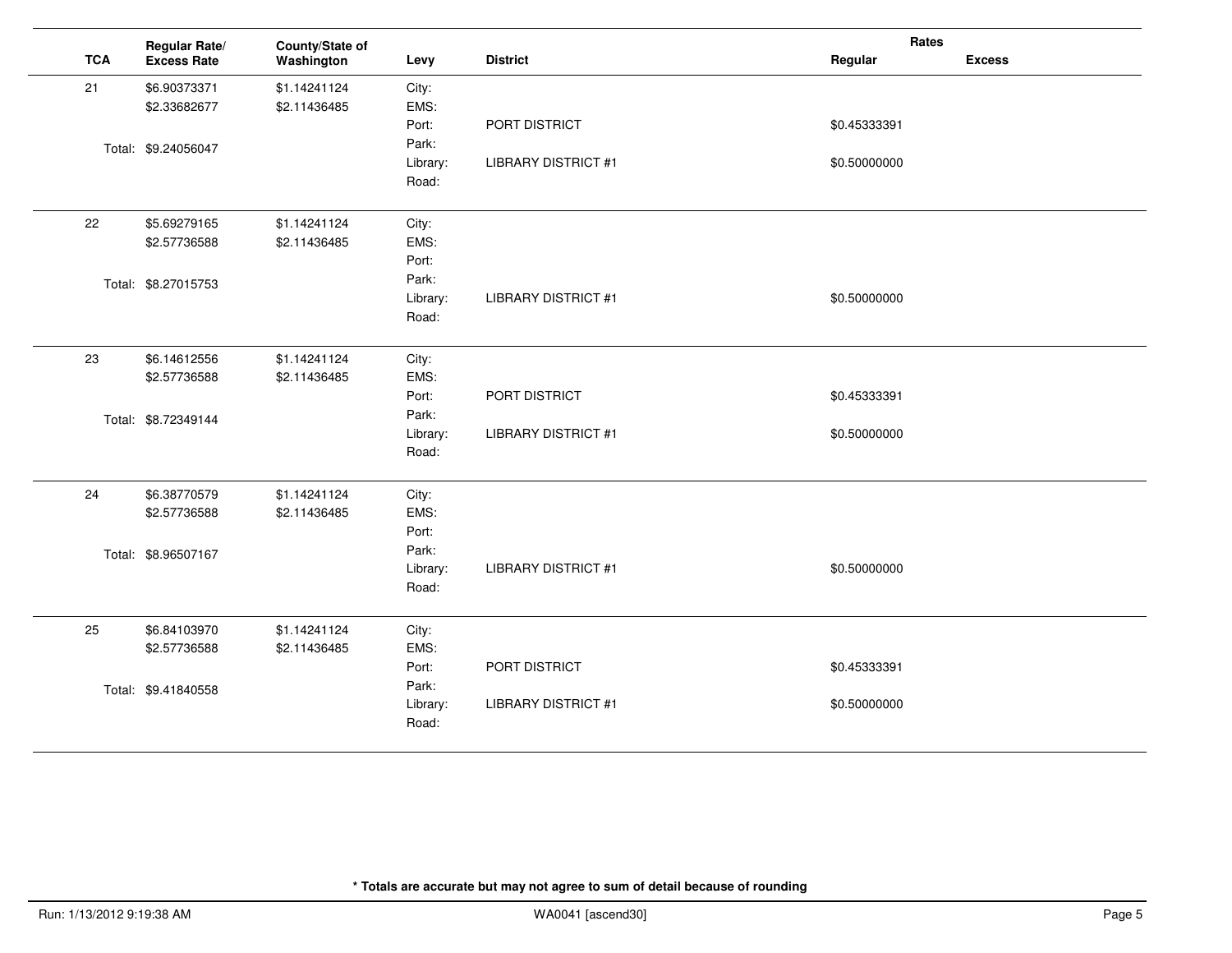| <b>TCA</b><br><b>District</b><br>Regular<br><b>Excess</b><br><b>Excess Rate</b><br>Washington<br>Levy<br>26<br>\$6.17366644<br>\$1.14241124<br>City:<br>EMS:<br>\$2.11436485<br>\$2.12082240<br>Port:<br>PORT DISTRICT<br>\$0.45333391<br>Park:<br>Total: \$8.29448885<br>Library:<br><b>LIBRARY DISTRICT #1</b><br>\$0.50000000<br>Road:<br>27<br>\$6.86858058<br>\$1.14241124<br>City:<br>EMS:<br>\$2.12082240<br>\$2.11436485<br>Port:<br>PORT DISTRICT<br>\$0.45333391<br>Park:<br>Total: \$8.98940299<br>Library:<br><b>LIBRARY DISTRICT #1</b><br>\$0.50000000<br>Road:<br>28<br>\$6.57831689<br>\$1.14241124<br>City:<br>EMS:<br>\$2.12082240<br>\$2.11436485<br>Port:<br>PORT DISTRICT<br>\$0.45333391<br>Park:<br>Total: \$8.69913929<br>Library:<br><b>LIBRARY DISTRICT #1</b><br>\$0.50000000<br>Road:<br>City:<br>29<br>\$6.82355891<br>\$1.14241124<br>EMS:<br>\$2.57736588<br>\$2.11436485<br>Port:<br>PORT DISTRICT<br>\$0.45333391<br>Park:<br>Total: \$9.40092479<br>Library:<br><b>LIBRARY DISTRICT #1</b><br>\$0.50000000<br>Road:<br>3<br>\$6.57945072<br>\$1.14241124<br>City:<br><b>CITY OF BINGEN</b><br>\$1.79153033<br>EMS:<br>\$2.64386378<br>\$2.11436485<br>PORT DISTRICT<br>Port:<br>\$0.45333391<br>Park:<br>Total: \$9.22331450<br>Library:<br><b>LIBRARY DISTRICT #1</b><br>\$0.50000000 | Regular Rate/ | County/State of |  | Rates |  |
|--------------------------------------------------------------------------------------------------------------------------------------------------------------------------------------------------------------------------------------------------------------------------------------------------------------------------------------------------------------------------------------------------------------------------------------------------------------------------------------------------------------------------------------------------------------------------------------------------------------------------------------------------------------------------------------------------------------------------------------------------------------------------------------------------------------------------------------------------------------------------------------------------------------------------------------------------------------------------------------------------------------------------------------------------------------------------------------------------------------------------------------------------------------------------------------------------------------------------------------------------------------------------------------------------------------------------|---------------|-----------------|--|-------|--|
|                                                                                                                                                                                                                                                                                                                                                                                                                                                                                                                                                                                                                                                                                                                                                                                                                                                                                                                                                                                                                                                                                                                                                                                                                                                                                                                          |               |                 |  |       |  |
|                                                                                                                                                                                                                                                                                                                                                                                                                                                                                                                                                                                                                                                                                                                                                                                                                                                                                                                                                                                                                                                                                                                                                                                                                                                                                                                          |               |                 |  |       |  |
|                                                                                                                                                                                                                                                                                                                                                                                                                                                                                                                                                                                                                                                                                                                                                                                                                                                                                                                                                                                                                                                                                                                                                                                                                                                                                                                          |               |                 |  |       |  |
|                                                                                                                                                                                                                                                                                                                                                                                                                                                                                                                                                                                                                                                                                                                                                                                                                                                                                                                                                                                                                                                                                                                                                                                                                                                                                                                          |               |                 |  |       |  |
|                                                                                                                                                                                                                                                                                                                                                                                                                                                                                                                                                                                                                                                                                                                                                                                                                                                                                                                                                                                                                                                                                                                                                                                                                                                                                                                          |               |                 |  |       |  |
|                                                                                                                                                                                                                                                                                                                                                                                                                                                                                                                                                                                                                                                                                                                                                                                                                                                                                                                                                                                                                                                                                                                                                                                                                                                                                                                          |               |                 |  |       |  |
|                                                                                                                                                                                                                                                                                                                                                                                                                                                                                                                                                                                                                                                                                                                                                                                                                                                                                                                                                                                                                                                                                                                                                                                                                                                                                                                          |               |                 |  |       |  |
|                                                                                                                                                                                                                                                                                                                                                                                                                                                                                                                                                                                                                                                                                                                                                                                                                                                                                                                                                                                                                                                                                                                                                                                                                                                                                                                          |               |                 |  |       |  |
|                                                                                                                                                                                                                                                                                                                                                                                                                                                                                                                                                                                                                                                                                                                                                                                                                                                                                                                                                                                                                                                                                                                                                                                                                                                                                                                          |               |                 |  |       |  |
|                                                                                                                                                                                                                                                                                                                                                                                                                                                                                                                                                                                                                                                                                                                                                                                                                                                                                                                                                                                                                                                                                                                                                                                                                                                                                                                          |               |                 |  |       |  |
|                                                                                                                                                                                                                                                                                                                                                                                                                                                                                                                                                                                                                                                                                                                                                                                                                                                                                                                                                                                                                                                                                                                                                                                                                                                                                                                          |               |                 |  |       |  |
|                                                                                                                                                                                                                                                                                                                                                                                                                                                                                                                                                                                                                                                                                                                                                                                                                                                                                                                                                                                                                                                                                                                                                                                                                                                                                                                          |               |                 |  |       |  |
|                                                                                                                                                                                                                                                                                                                                                                                                                                                                                                                                                                                                                                                                                                                                                                                                                                                                                                                                                                                                                                                                                                                                                                                                                                                                                                                          |               |                 |  |       |  |
|                                                                                                                                                                                                                                                                                                                                                                                                                                                                                                                                                                                                                                                                                                                                                                                                                                                                                                                                                                                                                                                                                                                                                                                                                                                                                                                          |               |                 |  |       |  |
|                                                                                                                                                                                                                                                                                                                                                                                                                                                                                                                                                                                                                                                                                                                                                                                                                                                                                                                                                                                                                                                                                                                                                                                                                                                                                                                          |               |                 |  |       |  |
|                                                                                                                                                                                                                                                                                                                                                                                                                                                                                                                                                                                                                                                                                                                                                                                                                                                                                                                                                                                                                                                                                                                                                                                                                                                                                                                          |               |                 |  |       |  |
|                                                                                                                                                                                                                                                                                                                                                                                                                                                                                                                                                                                                                                                                                                                                                                                                                                                                                                                                                                                                                                                                                                                                                                                                                                                                                                                          |               |                 |  |       |  |
|                                                                                                                                                                                                                                                                                                                                                                                                                                                                                                                                                                                                                                                                                                                                                                                                                                                                                                                                                                                                                                                                                                                                                                                                                                                                                                                          |               |                 |  |       |  |
|                                                                                                                                                                                                                                                                                                                                                                                                                                                                                                                                                                                                                                                                                                                                                                                                                                                                                                                                                                                                                                                                                                                                                                                                                                                                                                                          |               |                 |  |       |  |
|                                                                                                                                                                                                                                                                                                                                                                                                                                                                                                                                                                                                                                                                                                                                                                                                                                                                                                                                                                                                                                                                                                                                                                                                                                                                                                                          |               |                 |  |       |  |
|                                                                                                                                                                                                                                                                                                                                                                                                                                                                                                                                                                                                                                                                                                                                                                                                                                                                                                                                                                                                                                                                                                                                                                                                                                                                                                                          |               |                 |  |       |  |
|                                                                                                                                                                                                                                                                                                                                                                                                                                                                                                                                                                                                                                                                                                                                                                                                                                                                                                                                                                                                                                                                                                                                                                                                                                                                                                                          |               |                 |  |       |  |
|                                                                                                                                                                                                                                                                                                                                                                                                                                                                                                                                                                                                                                                                                                                                                                                                                                                                                                                                                                                                                                                                                                                                                                                                                                                                                                                          |               |                 |  |       |  |
|                                                                                                                                                                                                                                                                                                                                                                                                                                                                                                                                                                                                                                                                                                                                                                                                                                                                                                                                                                                                                                                                                                                                                                                                                                                                                                                          |               |                 |  |       |  |
|                                                                                                                                                                                                                                                                                                                                                                                                                                                                                                                                                                                                                                                                                                                                                                                                                                                                                                                                                                                                                                                                                                                                                                                                                                                                                                                          |               |                 |  |       |  |
|                                                                                                                                                                                                                                                                                                                                                                                                                                                                                                                                                                                                                                                                                                                                                                                                                                                                                                                                                                                                                                                                                                                                                                                                                                                                                                                          |               |                 |  |       |  |
|                                                                                                                                                                                                                                                                                                                                                                                                                                                                                                                                                                                                                                                                                                                                                                                                                                                                                                                                                                                                                                                                                                                                                                                                                                                                                                                          |               |                 |  |       |  |
|                                                                                                                                                                                                                                                                                                                                                                                                                                                                                                                                                                                                                                                                                                                                                                                                                                                                                                                                                                                                                                                                                                                                                                                                                                                                                                                          |               |                 |  |       |  |
|                                                                                                                                                                                                                                                                                                                                                                                                                                                                                                                                                                                                                                                                                                                                                                                                                                                                                                                                                                                                                                                                                                                                                                                                                                                                                                                          |               |                 |  |       |  |
|                                                                                                                                                                                                                                                                                                                                                                                                                                                                                                                                                                                                                                                                                                                                                                                                                                                                                                                                                                                                                                                                                                                                                                                                                                                                                                                          |               |                 |  |       |  |
| Road:                                                                                                                                                                                                                                                                                                                                                                                                                                                                                                                                                                                                                                                                                                                                                                                                                                                                                                                                                                                                                                                                                                                                                                                                                                                                                                                    |               |                 |  |       |  |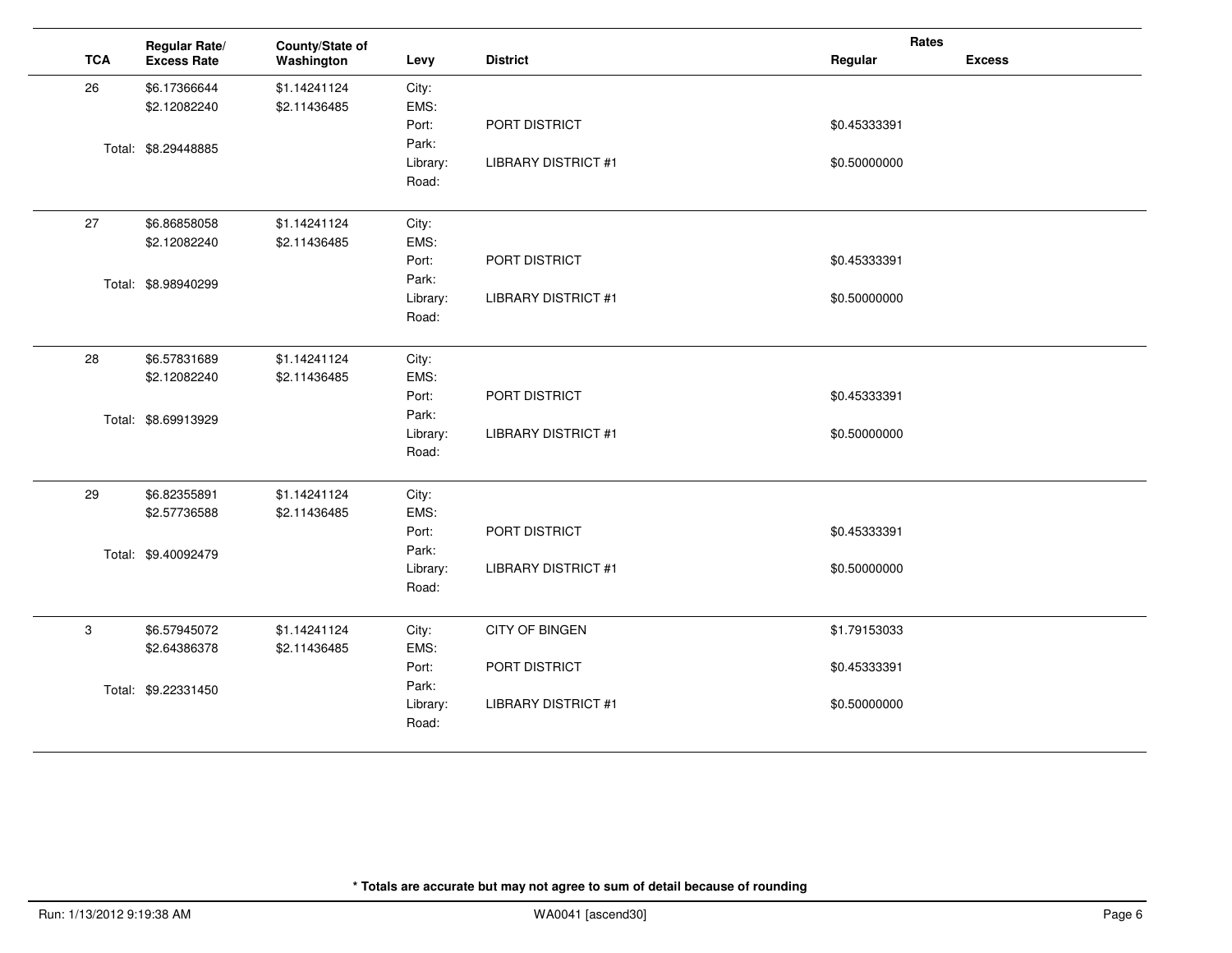|            | Regular Rate/       | County/State of |                   |                            | Rates        |               |
|------------|---------------------|-----------------|-------------------|----------------------------|--------------|---------------|
| <b>TCA</b> | <b>Excess Rate</b>  | Washington      | Levy              | <b>District</b>            | Regular      | <b>Excess</b> |
| 30         | \$5.84462028        | \$1.14241124    | City:             |                            |              |               |
|            |                     | \$2.11436485    | EMS:              |                            |              |               |
|            |                     |                 | Port:             |                            |              |               |
| Total:     |                     |                 | Park:             |                            |              |               |
|            |                     |                 | Library:<br>Road: | <b>LIBRARY DISTRICT #1</b> | \$0.50000000 |               |
|            |                     |                 |                   |                            |              |               |
| 31         | \$5.92874850        | \$1.14241124    | City:             |                            |              |               |
|            |                     | \$2.11436485    | EMS:              |                            |              |               |
|            |                     |                 | Port:             |                            |              |               |
| Total:     |                     |                 | Park:             |                            |              |               |
|            |                     |                 | Library:          | <b>LIBRARY DISTRICT #1</b> | \$0.50000000 |               |
|            |                     |                 | Road:             |                            |              |               |
| 32         | \$6.47204695        | \$1.14241124    | City:             |                            |              |               |
|            | \$0.45654348        | \$2.11436485    | EMS:              |                            |              |               |
|            |                     |                 | Port:             |                            |              |               |
|            | Total: \$6.92859043 |                 | Park:             |                            |              |               |
|            |                     |                 | Library:          | <b>LIBRARY DISTRICT #1</b> | \$0.50000000 |               |
|            |                     |                 | Road:             |                            |              |               |
| 33         | \$6.72169602        | \$1.14241124    | City:             |                            |              |               |
|            | \$2.55363718        | \$2.11436485    | EMS:              |                            |              |               |
|            |                     |                 | Port:             |                            |              |               |
|            | Total: \$9.27533320 |                 | Park:             | <b>RECREATION DISTRICT</b> | \$0.19671031 | \$0.06955452  |
|            |                     |                 | Library:          | <b>LIBRARY DISTRICT #1</b> | \$0.50000000 |               |
|            |                     |                 | Road:             |                            |              |               |
| 34         | \$5.88950196        | \$1.14241124    | City:             |                            |              |               |
|            | \$2.55363718        | \$2.11436485    | EMS:              |                            |              |               |
|            |                     |                 | Port:             |                            |              |               |
|            | Total: \$8.44313914 |                 | Park:             | <b>RECREATION DISTRICT</b> | \$0.19671031 | \$0.06955452  |
|            |                     |                 | Library:          | <b>LIBRARY DISTRICT #1</b> | \$0.50000000 |               |
|            |                     |                 | Road:             |                            |              |               |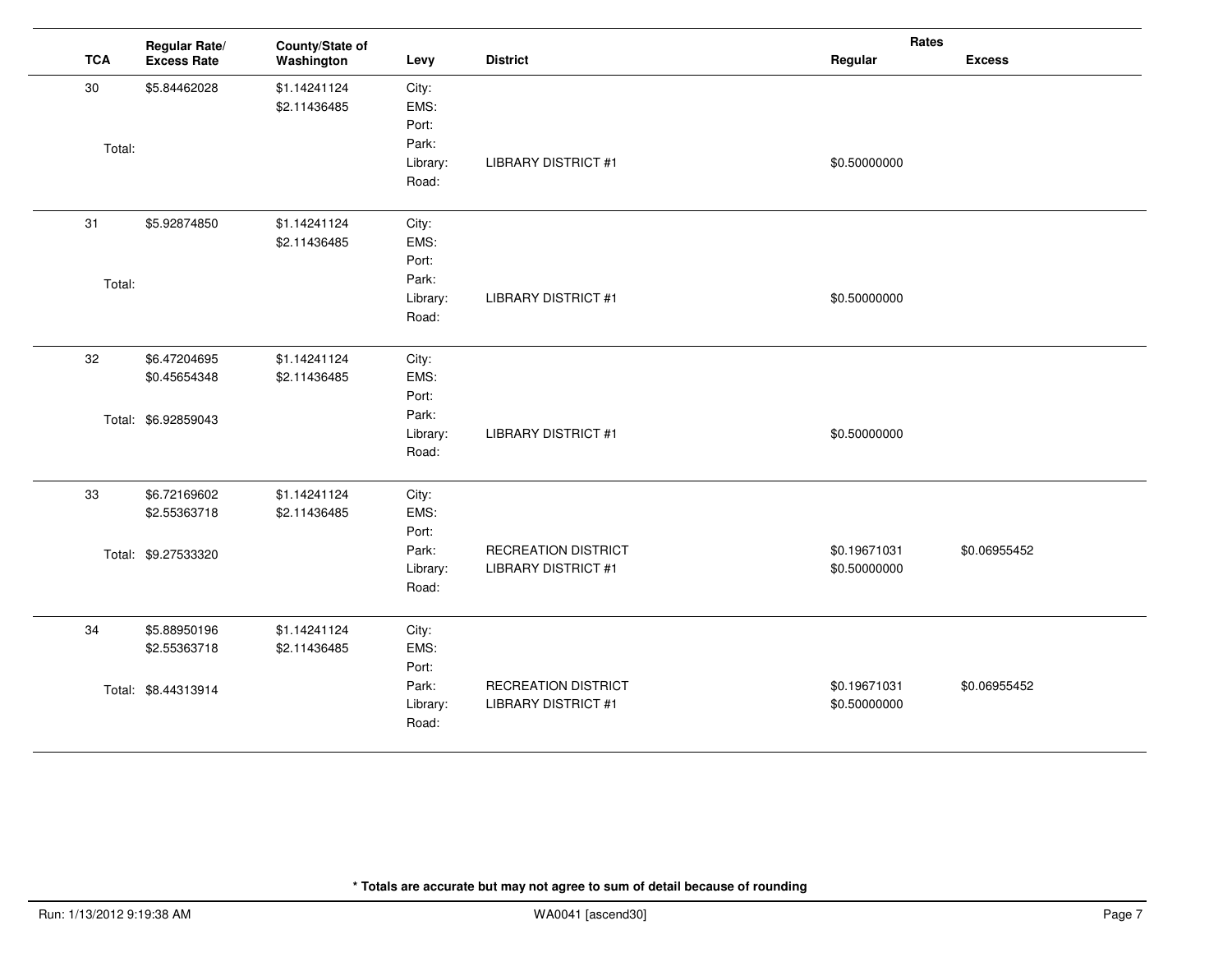|            | Regular Rate/       | County/State of |          |                            | Rates        |               |
|------------|---------------------|-----------------|----------|----------------------------|--------------|---------------|
| <b>TCA</b> | <b>Excess Rate</b>  | Washington      | Levy     | <b>District</b>            | Regular      | <b>Excess</b> |
| 35         | \$6.14612556        | \$1.14241124    | City:    |                            |              |               |
|            | \$2.48408266        | \$2.11436485    | EMS:     |                            |              |               |
|            |                     |                 | Port:    | PORT DISTRICT              | \$0.45333391 |               |
|            | Total: \$8.63020822 |                 | Park:    |                            |              |               |
|            |                     |                 | Library: | <b>LIBRARY DISTRICT #1</b> | \$0.50000000 |               |
|            |                     |                 | Road:    |                            |              |               |
| 36         | \$6.67836692        | \$1.14241124    | City:    |                            |              |               |
|            | \$2.55363718        | \$2.11436485    | EMS:     |                            |              |               |
|            |                     |                 | Port:    |                            |              |               |
|            | Total: \$9.23200410 |                 | Park:    | <b>RECREATION DISTRICT</b> | \$0.19671031 | \$0.06955452  |
|            |                     |                 | Library: | <b>LIBRARY DISTRICT #1</b> | \$0.50000000 |               |
|            |                     |                 | Road:    |                            |              |               |
| 37         | \$6.70584897        | \$1.14241124    | City:    |                            |              |               |
|            | \$2.55363718        | \$2.11436485    | EMS:     |                            |              |               |
|            |                     |                 | Port:    |                            |              |               |
|            | Total: \$9.25948615 |                 | Park:    | <b>RECREATION DISTRICT</b> | \$0.19671031 | \$0.06955452  |
|            |                     |                 | Library: | <b>LIBRARY DISTRICT #1</b> | \$0.50000000 |               |
|            |                     |                 | Road:    |                            |              |               |
| 38         | \$6.66875726        | \$1.14241124    | City:    |                            |              |               |
|            | \$2.55363718        | \$2.11436485    | EMS:     |                            |              |               |
|            |                     |                 | Port:    |                            |              |               |
|            | Total: \$9.22239444 |                 | Park:    | <b>RECREATION DISTRICT</b> | \$0.19671031 | \$0.06955452  |
|            |                     |                 | Library: | <b>LIBRARY DISTRICT #1</b> | \$0.50000000 |               |
|            |                     |                 | Road:    |                            |              |               |
| 39         | \$5.92874850        | \$1.14241124    | City:    |                            |              |               |
|            | \$2.02753919        | \$2.11436485    | EMS:     |                            |              |               |
|            |                     |                 | Port:    |                            |              |               |
|            | Total: \$7.95628769 |                 | Park:    |                            |              |               |
|            |                     |                 | Library: | <b>LIBRARY DISTRICT #1</b> | \$0.50000000 |               |
|            |                     |                 | Road:    |                            |              |               |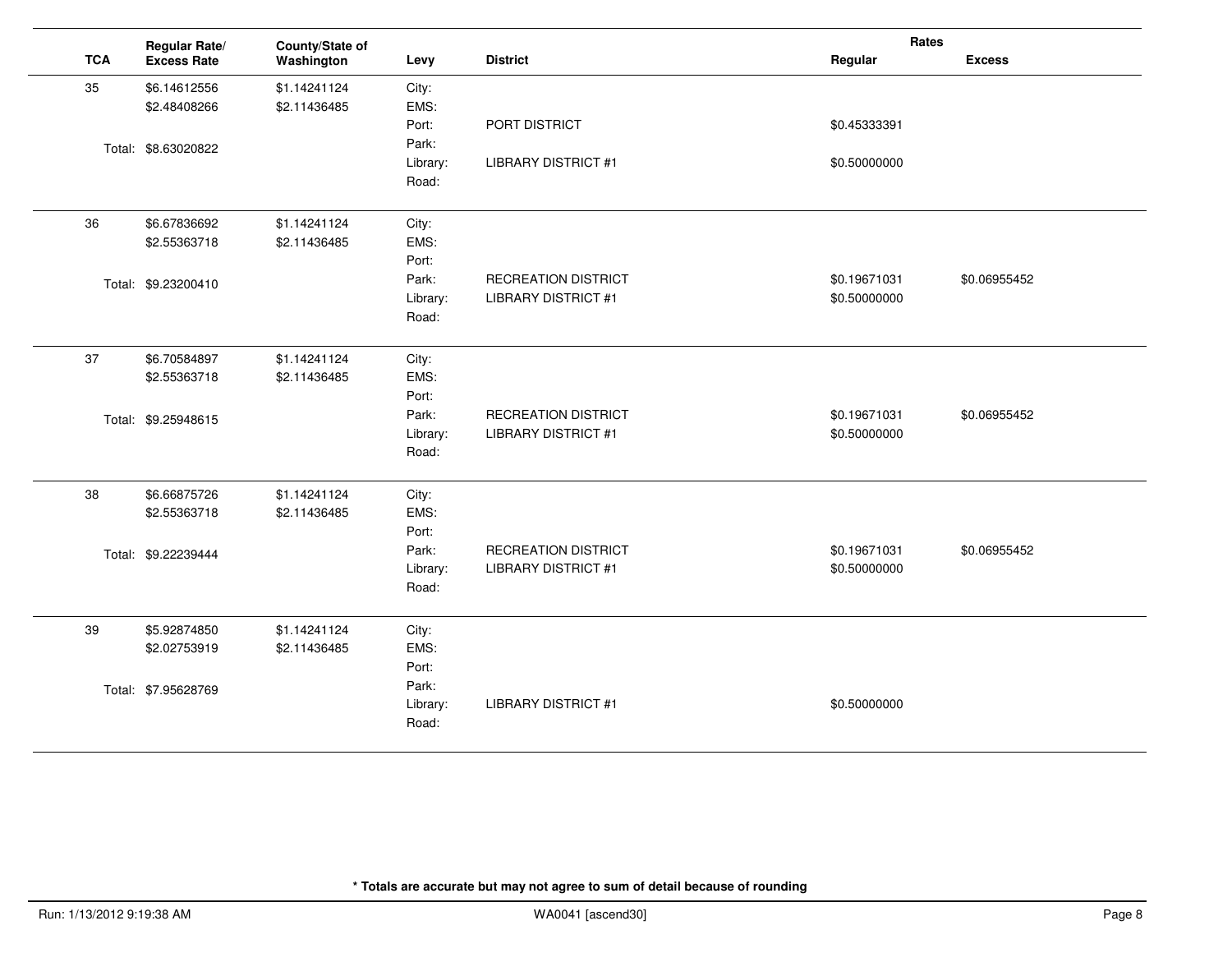|            | Regular Rate/       | County/State of |          |                            | Rates        |               |
|------------|---------------------|-----------------|----------|----------------------------|--------------|---------------|
| <b>TCA</b> | <b>Excess Rate</b>  | Washington      | Levy     | <b>District</b>            | Regular      | <b>Excess</b> |
| 40         | \$6.18063750        | \$1.14241124    | City:    |                            |              |               |
|            | \$2.64386378        | \$2.11436485    | EMS:     |                            |              |               |
|            |                     |                 | Port:    | PORT DISTRICT              | \$0.45333391 |               |
|            | Total: \$8.82450128 |                 | Park:    |                            |              |               |
|            |                     |                 | Library: | <b>LIBRARY DISTRICT #1</b> | \$0.50000000 |               |
|            |                     |                 | Road:    |                            |              |               |
| 41         | \$6.79266401        | \$1.14241124    | City:    |                            |              |               |
|            | \$2.64386378        | \$2.11436485    | EMS:     |                            |              |               |
|            |                     |                 | Port:    | PORT DISTRICT              | \$0.45333391 |               |
|            | Total: \$9.43652780 |                 | Park:    |                            |              |               |
|            |                     |                 | Library: | <b>LIBRARY DISTRICT #1</b> | \$0.50000000 |               |
|            |                     |                 | Road:    |                            |              |               |
| 42         | \$6.83414016        | \$1.14241124    | City:    |                            |              |               |
|            | \$2.64386378        | \$2.11436485    | EMS:     |                            |              |               |
|            |                     |                 | Port:    | PORT DISTRICT              | \$0.45333391 |               |
|            | Total: \$9.47800394 |                 | Park:    |                            |              |               |
|            |                     |                 | Library: | <b>LIBRARY DISTRICT #1</b> | \$0.50000000 |               |
|            |                     |                 | Road:    |                            |              |               |
| 43         | \$6.72197551        | \$1.14241124    | City:    |                            |              |               |
|            | \$2.64386378        | \$2.11436485    | EMS:     |                            |              |               |
|            |                     |                 | Port:    | PORT DISTRICT              | \$0.45333391 |               |
|            | Total: \$9.36583930 |                 | Park:    |                            |              |               |
|            |                     |                 | Library: | <b>LIBRARY DISTRICT #1</b> | \$0.50000000 |               |
|            |                     |                 | Road:    |                            |              |               |
| 44         | \$6.14612556        | \$1.14241124    | City:    |                            |              |               |
|            | \$2.86429383        | \$2.11436485    | EMS:     |                            |              |               |
|            |                     |                 | Port:    | PORT DISTRICT              | \$0.45333391 |               |
|            | Total: \$9.01041939 |                 | Park:    |                            |              |               |
|            |                     |                 | Library: | <b>LIBRARY DISTRICT #1</b> | \$0.50000000 |               |
|            |                     |                 | Road:    |                            |              |               |
|            |                     |                 |          |                            |              |               |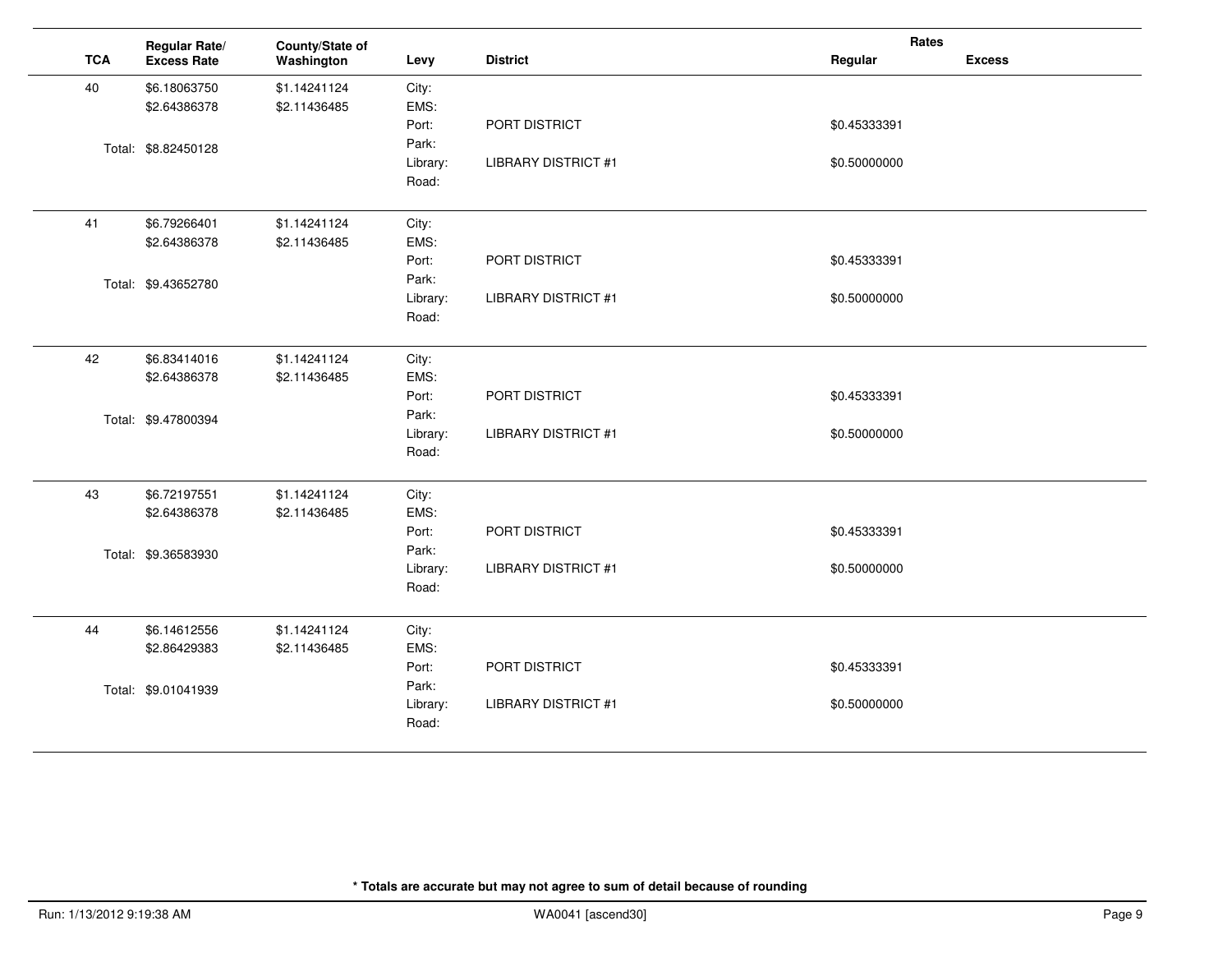|            | Regular Rate/       | County/State of |          |                            | Rates        |               |
|------------|---------------------|-----------------|----------|----------------------------|--------------|---------------|
| <b>TCA</b> | <b>Excess Rate</b>  | Washington      | Levy     | <b>District</b>            | Regular      | <b>Excess</b> |
| 45         | \$6.09744209        | \$1.14241124    | City:    |                            |              |               |
|            | \$2.86429383        | \$2.11436485    | EMS:     |                            |              |               |
|            |                     |                 | Port:    |                            |              |               |
|            | Total: \$8.96173592 |                 | Park:    |                            |              |               |
|            |                     |                 | Library: | <b>LIBRARY DISTRICT #1</b> | \$0.50000000 |               |
|            |                     |                 | Road:    |                            |              |               |
| 46         | \$6.17366644        | \$1.14241124    | City:    |                            |              |               |
|            | \$2.40775036        | \$2.11436485    | EMS:     |                            |              |               |
|            |                     |                 | Port:    | PORT DISTRICT              | \$0.45333391 |               |
|            | Total: \$8.58141680 |                 | Park:    |                            |              |               |
|            |                     |                 | Library: | <b>LIBRARY DISTRICT #1</b> | \$0.50000000 |               |
|            |                     |                 | Road:    |                            |              |               |
| 47         | \$6.18063750        | \$1.14241124    | City:    |                            |              |               |
|            | \$2.40775036        | \$2.11436485    | EMS:     |                            |              |               |
|            |                     |                 | Port:    | PORT DISTRICT              | \$0.45333391 |               |
|            | Total: \$8.58838786 |                 | Park:    |                            |              |               |
|            |                     |                 | Library: | <b>LIBRARY DISTRICT #1</b> | \$0.50000000 |               |
|            |                     |                 | Road:    |                            |              |               |
| 48         | \$6.82716910        | \$1.14241124    | City:    |                            |              |               |
|            | \$2.40775036        | \$2.11436485    | EMS:     |                            |              |               |
|            |                     |                 | Port:    | PORT DISTRICT              | \$0.45333391 |               |
|            | Total: \$9.23491946 |                 | Park:    |                            |              |               |
|            |                     |                 | Library: | <b>LIBRARY DISTRICT #1</b> | \$0.50000000 |               |
|            |                     |                 | Road:    |                            |              |               |
| 49         | \$6.56715544        | \$1.14241124    | City:    |                            |              |               |
|            | \$2.55589575        | \$2.11436485    | EMS:     |                            |              |               |
|            |                     |                 | Port:    | PORT DISTRICT              | \$0.45333391 |               |
|            | Total: \$9.12305119 |                 | Park:    |                            |              |               |
|            |                     |                 | Library: | <b>LIBRARY DISTRICT #1</b> | \$0.50000000 |               |
|            |                     |                 | Road:    |                            |              |               |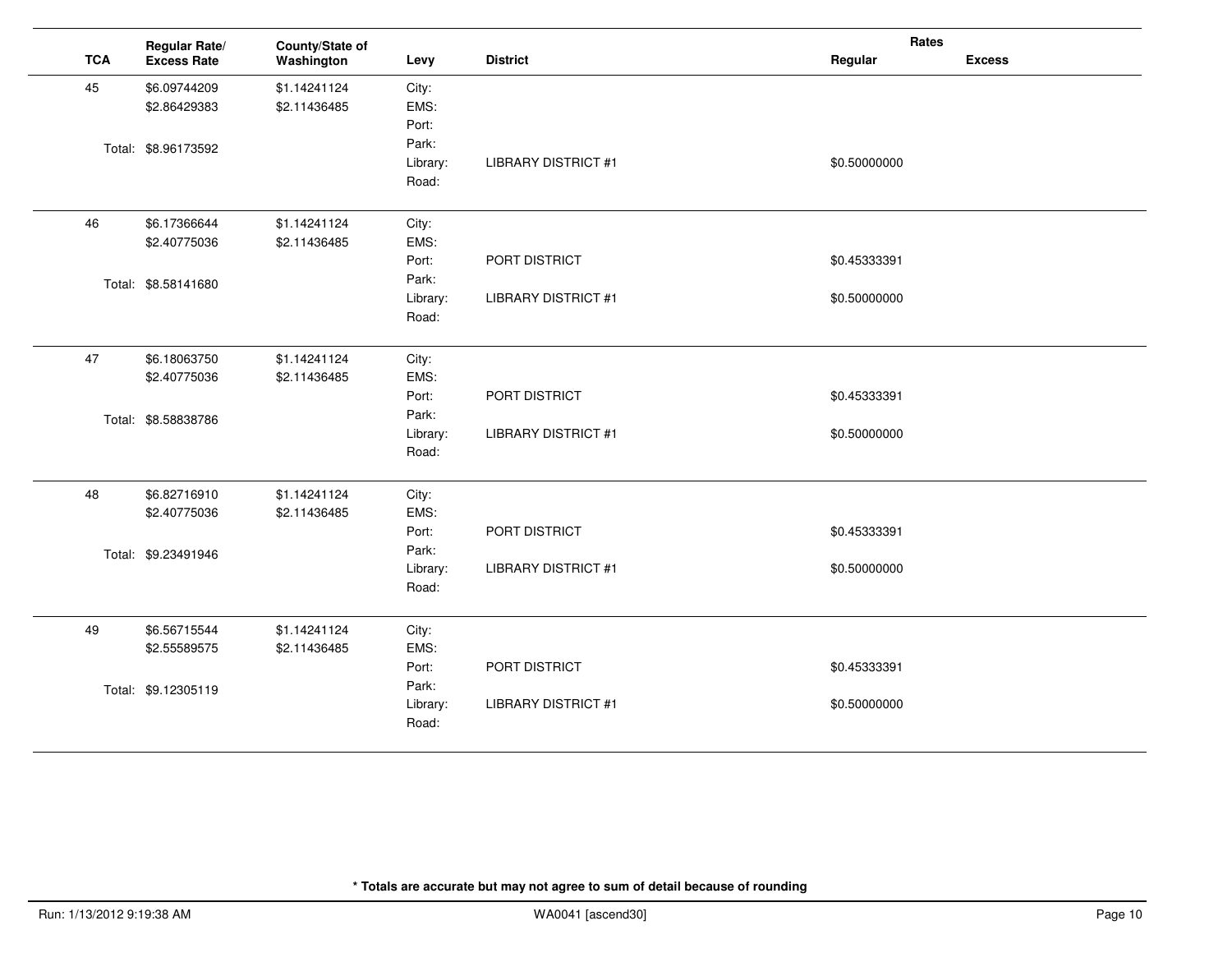|            | Regular Rate/       | County/State of |          |                            | Rates        |               |
|------------|---------------------|-----------------|----------|----------------------------|--------------|---------------|
| <b>TCA</b> | <b>Excess Rate</b>  | Washington      | Levy     | <b>District</b>            | Regular      | <b>Excess</b> |
| 5          | \$5.69279165        | \$1.14241124    | City:    |                            |              |               |
|            | \$0.45654348        | \$2.11436485    | EMS:     |                            |              |               |
|            |                     |                 | Port:    |                            |              |               |
|            | Total: \$6.14933512 |                 | Park:    |                            |              |               |
|            |                     |                 | Library: | <b>LIBRARY DISTRICT #1</b> | \$0.50000000 |               |
|            |                     |                 | Road:    |                            |              |               |
| 50         | \$6.86858058        | \$1.14241124    | City:    |                            |              |               |
|            | \$2.40775036        | \$2.11436485    | EMS:     |                            |              |               |
|            |                     |                 | Port:    | PORT DISTRICT              | \$0.45333391 |               |
|            | Total: \$9.27633094 |                 | Park:    |                            |              |               |
|            |                     |                 | Library: | <b>LIBRARY DISTRICT #1</b> | \$0.50000000 |               |
|            |                     |                 | Road:    |                            |              |               |
| 51         | \$6.71500446        | \$1.14241124    | City:    |                            |              |               |
|            | \$2.40775036        | \$2.11436485    | EMS:     |                            |              |               |
|            |                     |                 | Port:    | PORT DISTRICT              | \$0.45333391 |               |
|            | Total: \$9.12275481 |                 | Park:    |                            |              |               |
|            |                     |                 | Library: | <b>LIBRARY DISTRICT #1</b> | \$0.50000000 |               |
|            |                     |                 | Road:    |                            |              |               |
| 52         | \$6.57831689        | \$1.14241124    | City:    |                            |              |               |
|            | \$2.40775036        | \$2.11436485    | EMS:     |                            |              |               |
|            |                     |                 | Port:    | PORT DISTRICT              | \$0.45333391 |               |
|            | Total: \$8.98606724 |                 | Park:    |                            |              |               |
|            |                     |                 | Library: | <b>LIBRARY DISTRICT #1</b> | \$0.50000000 |               |
|            |                     |                 | Road:    |                            |              |               |
| 53         | \$6.55077600        | \$1.14241124    | City:    |                            |              |               |
|            | \$2.86429383        | \$2.11436485    | EMS:     |                            |              |               |
|            |                     |                 | Port:    | PORT DISTRICT              | \$0.45333391 |               |
|            | Total: \$9.41506984 |                 | Park:    |                            |              |               |
|            |                     |                 | Library: | <b>LIBRARY DISTRICT #1</b> | \$0.50000000 |               |
|            |                     |                 | Road:    |                            |              |               |

 $\overline{a}$